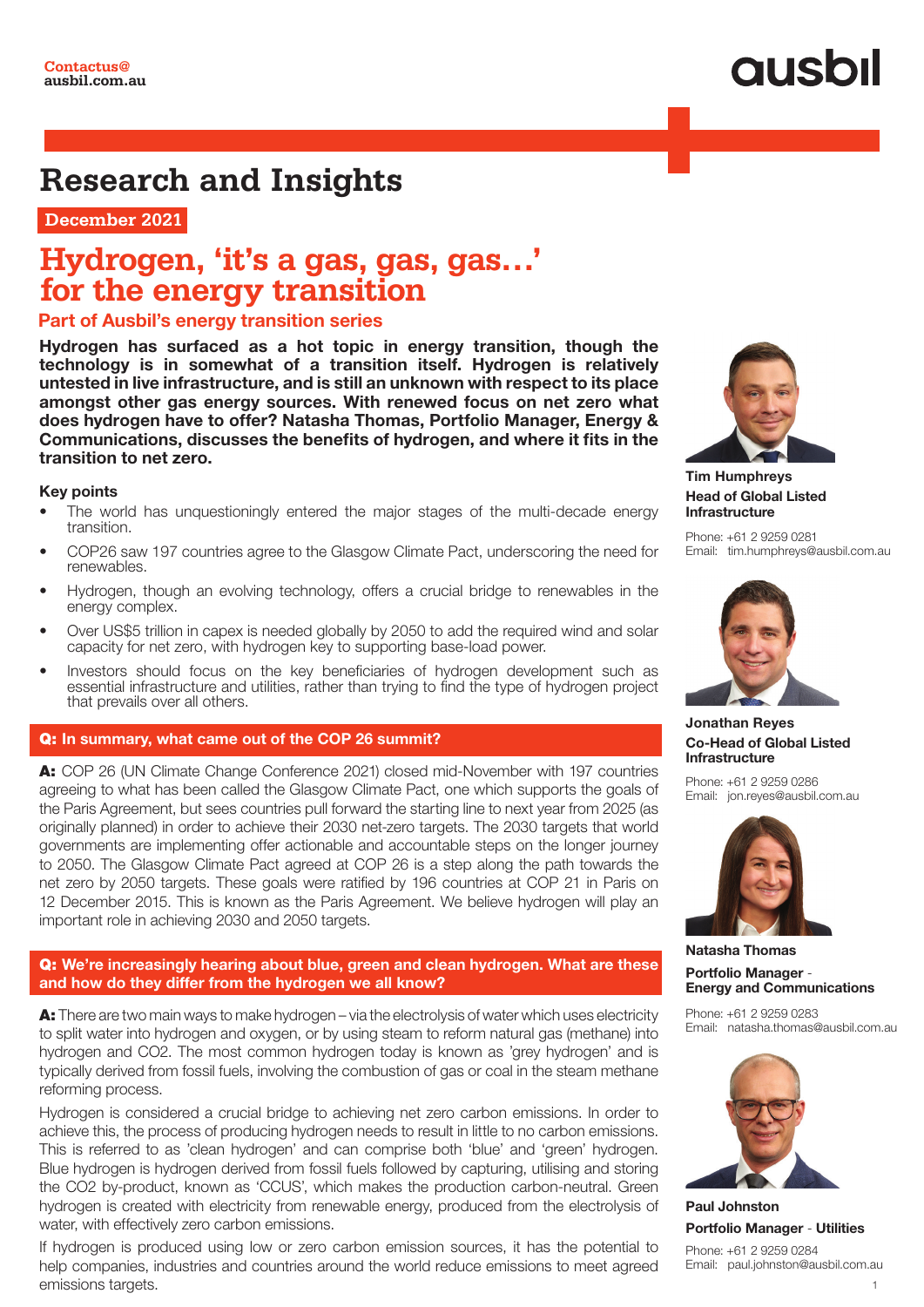# qusbil

#### Q: How can hydrogen be used for energy?

A: Hydrogen is increasingly seen as a crucial element to achieving net zero carbon emissions. Today, the top-4 uses for hydrogen are in oil refining, ammonia production, methanol production and steel production, however it can be used in many more applications. For example, in transportation, it can be used either as hydrogen-based fuels for shipping and aviation or as hydrogen fuel cells. Fuel cell electric vehicles (FCEVs) tend to have a longer driving range, faster refuelling time and lower weight than battery electric vehicles (BEVs), making them prime for medium to heavy-duty fleets. As global transportation currently generates 24% of direct CO2 emissions from gasoline and diesel combustion, the use of clean hydrogen would significantly reduce emissions.

In powering the grid, hydrogen can be used as feed gas for gas-fired power stations, as it can be stored and then quickly 're-electrified' in periods of low renewable energy supply or high demand, effectively providing a zero carbon storage alternative to batteries and pumped hydro to support intermittent renewables. Hydrogen can also fuel residential heating and cooking systems, either as a replacement for natural gas or blended into the existing natural gas grid. Moreover, hydrogen can support back-up power solutions for high power applications like data centres that require alternatives to the grid to protect against shutdown.

Increasingly, hydrogen is being used in the production of steel. Typically, there are two main paths steel producers can take to produce steel. The first is using an integrated blast furnace and basic oxygen furnace combination, which produces steel from iron ore using coking coal as a reductant. The second is through an electric arc furnace (EAF) which uses direct reduced iron (DRI) or steel scrap to produce steel. The EAF's use of electricity as a source can be combined with hydrogen and renewables, and offers the biggest potential reduction to emissions in steelmaking. EAFs can use multi-source renewable electricity (wind, solar, pumped hydro) alongside clean hydrogen as a reductant to produce the DRI.

### Q: How does the cost of hydrogen compare to other energy sources?

A: In most markets today, clean hydrogen is more expensive than conventional fuels, which benefit from significant incumbent infrastructure. We have seen a big range of costs across the different types of hydrogen. While costs for green hydrogen are currently in the range of US\$5.00-8.00/ kgH2, we have seen estimated costs in 2030 of US\$1.25-2.70/kgH2. This compares to estimated costs of US\$1.00-1.75/kgH2 for grey hydrogen and US\$1.40-2.45/kgH2 for blue hydrogen.

In Australia, the National Hydrogen Roadmap established by the CSIRO puts forward A\$2- \$3/kgH2 (excluding storage) for clean hydrogen as cost competitive by 2030 across different applications. This assumes a combination of natural gas with CCUS and electrolysis with renewables.

In our view, the key factor for the competitiveness of green hydrogen is power pricing, and this will increasingly be the case as the cost of electrolysers comes down over time due to economies of scale and other technological advancements. Today, electrolyser costs represent 30% of a typical green hydrogen project, compared to the cost of electricity from renewables representing 55% of the cost. With today's technology, green hydrogen would need zero cost electricity and ~A\$9.80/Gj gas to be cost-competitive with blue hydrogen. BloombergNEF released data in October 2021 that concluded that by 2030, green hydrogen can be cheaper, globally, than blue hydrogen and, in some regions, cheaper than natural gas by 2050.

#### About Ausbil Investment Management

Ausbil is a leading Australian based investment manager. Established in April 1997, Ausbil's core business is the management of Australian and global equities for major superannuation funds, institutional investors, master trust and retail clients. Ausbil is owned by its employees and New York Life Investment Management a wholly- owned subsidiary of New York Life Insurance Company. As at 30 November 2021, Ausbil manage over \$15.9 billion in funds under management.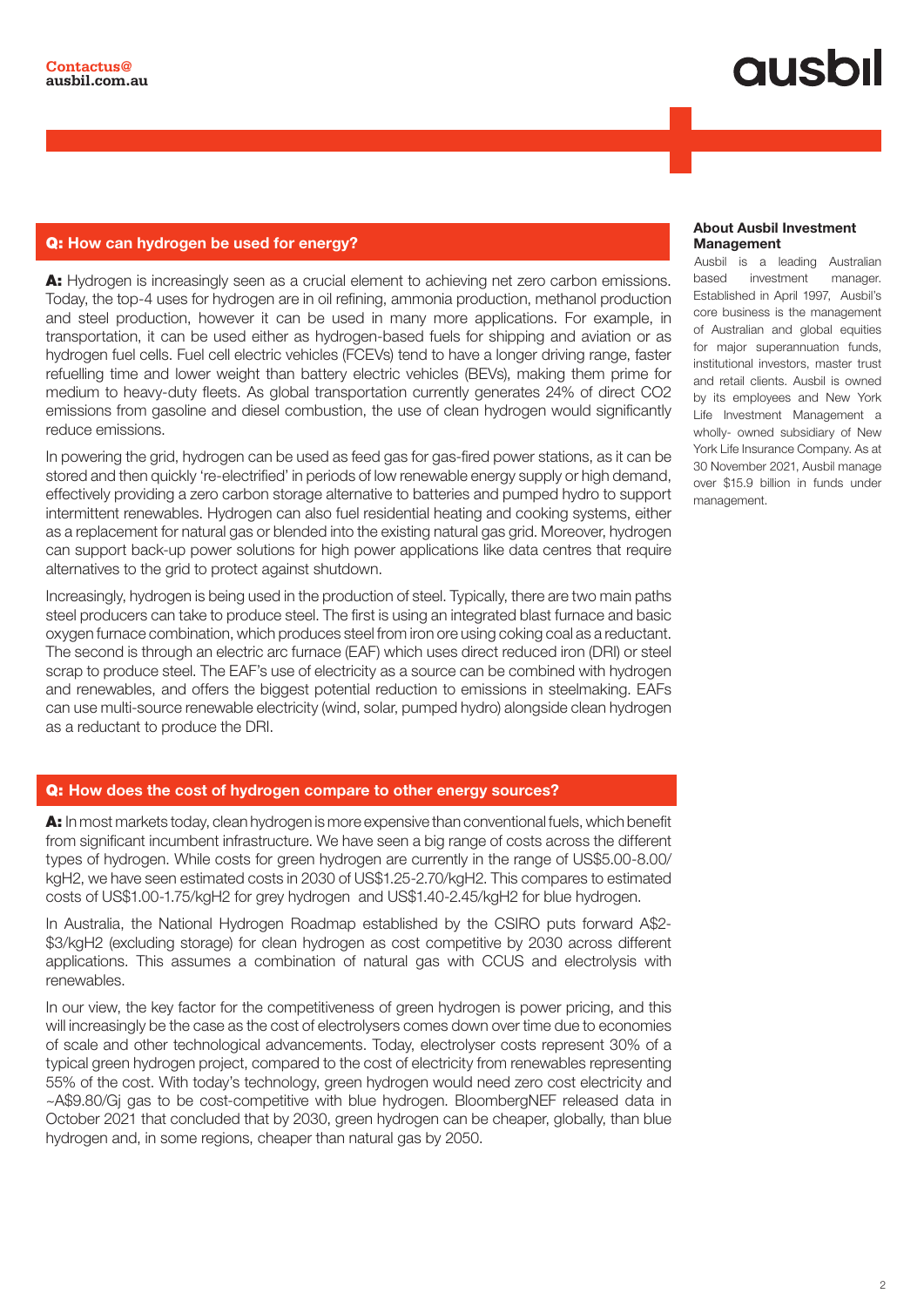## qusbi

#### Q: What is the potential scale of hydrogen as an energy source?

A: The global hydrogen market is currently around 90Mt pa, the bulk of which is used in the refining process for oil, and to produce ammonia, methanol and steel (via the direct reduction of iron ore). Approximately 75% of global hydrogen production currently comes from natural gas, with the remainder largely from coal. Today, only 3-4% of hydrogen produced globally is green hydrogen.

By 2030, the International Energy Agency (IEA) forecasts that global hydrogen demand will reach more than 200 Mt, with that number more than doubling to over 500 Mt by 2050. To put this number into context, 25,000 terawatt hours (TWh) of electricity are required to produce 500Mt of green hydrogen.

According to the Hydrogen Council, more than US\$30 billion needs to be invested through 2030 globally to reach government production targets. The largest share of investments is projected in Europe (about 45%), followed by Asia, where China is leading with around half of total investments.

#### Q: What are the investment opportunities?

A: When we look across the hydrogen value chain there are still many unknowns regarding the competing technologies, but if you believe that green hydrogen will be successful, on the infrastructure side we see the biggest opportunities in the renewable energy sector (wind and solar).

Hydrogen is only 'green' when it is created with electricity from renewable energy. Investing in renewable energy generation is a way for investors to benefit from the hydrogen thematic without underwriting a specific technology or speculative start-up risk.

We see the need for over US\$5 trillion in capex globally between now and 2050 in order to add the required wind and solar capacity that can support the level of green hydrogen envisioned by the Hydrogen Council by 2050. This equates to five times the current wind and solar market, representing up to 20-30% of total clean energy capacity to 2050.

In terms of exposure to hydrogen, our most favoured renewable energy companies are NextEra (US onshore wind and solar) and Ørsted (global offshore wind), both global leaders in renewables in their fields and both set to benefit from the green hydrogen thematic. Energy infrastructure companies, primarily those with large natural gas pipeline networks such as US based pipeline company, Williams, may also stand to benefit as the industry can partially reuse existing gas infrastructure along with newly constructed pipelines and storage. Many of these companies are also actively studying CCUS technology to lower emissions from blue hydrogen production. Also, as green hydrogen is produced via the electrolysis of water, production via this process will require secure, long-term access to water. Regulated water utilities such as Severn Trent in the UK could benefit from this demand.

We think that economies of scale and technological advancements will be required in order for green hydrogen to compete with alternative sources. This is similar to the path that the renewable power industry has taken where technological advancements in battery storage have brought down the cost of wind and solar power, and made them cost-competitive with gasfired generation and nuclear power. Initially, technological constraints delayed the roll-out of renewable power generation which increased scepticism over the viability of alternative energy sources – any delay in the rollout of green hydrogen due to technological issues could be met with the same scepticism, but you would be brave to bet against its progress.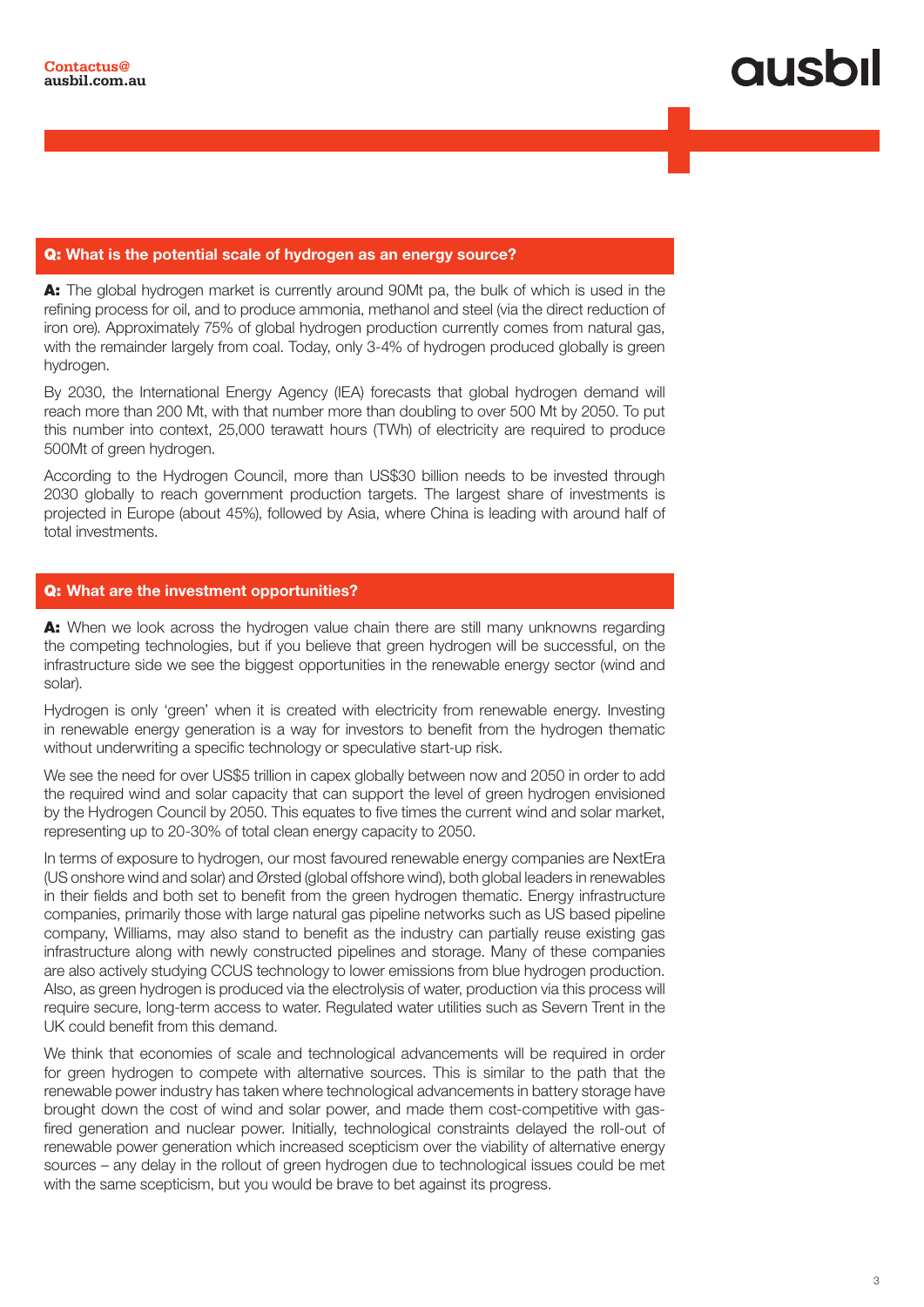#### Q: What are the risks?

A: Despite the momentum in hydrogen around the world, we think that hydrogen and its place in the global energy mix still has many unknowns. There have been strong decarbonisation commitments by governments globally, and we think now is the time for governments to develop policies and regulations to encourage the build-out of required infrastructure to support hydrogen, as well as the uptake of clean hydrogen across supply chains.

Government policy will play a key role in the growth trajectory of clean hydrogen. However, there are a number of obstacles to the wide-scale adoption of hydrogen, including storage, pipelines for distribution, and competition with battery power, both in power generation and transportation.

A further consideration is the intensive water usage that is required to produce green hydrogen via the electrolysis of water. Production via this process will require secure, long-term access to water which needs to be considered by governments globally when setting targets around hydrogen production.

We believe the will and the momentum exists amongst leading nations to develop green hydrogen as part of the renewable energy complex. We think the risks are minimal compared to the opportunity for investors focused on the key beneficiaries of hydrogen development, such as essential infrastructure and utilities, rather than trying to find the type of hydrogen project that becomes the preferred source.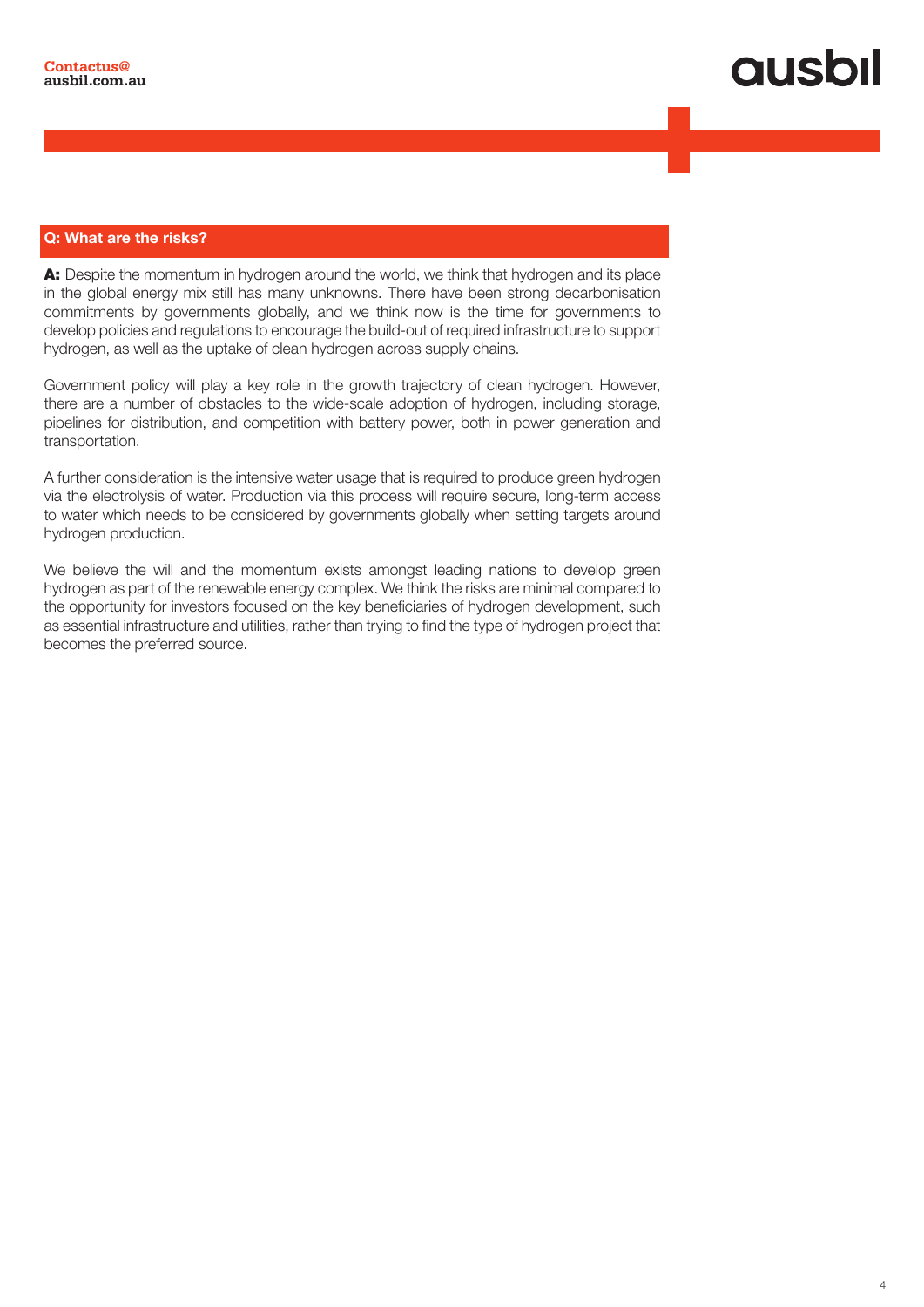# **ausbil**

### For further information please contact:



Mark Knight Director, Head of Distribution Phone 0438 307 841 Email mark.knight@ausbil.com.au



Christine Leonard Senior Manager, Institutional Business Phone 0414 372 495<br>Email christine.leonar christine.leonard@ausbil.com.au



Hik Chadirchi National Manager, Wholesale Clients Phone 0424 160 728<br>Email hik.chadirchi@a hik.chadirchi@ausbil.com.au



Fawaz Rashid Key Account & Research Manager, Wholesale Clients Phone 0401 830 483 Email fawaz.rashid@ausbil.com.au



Daniel Huxley Key Account Manager, NSW & ACT, Wholesale Clients Phone 0421 582 436 Email daniel.huxley@ausbil.com.au



Rebecca Morgan Key Account Manager, VIC & SA, Wholesale Clients Phone 0407 917 661 Email rebecca.morgan@ausbil.com.au



Demetri Nikolias Business Development Manager, NSW Phone 0425 239 852 Email demetri.nikolias@ausbil.com.au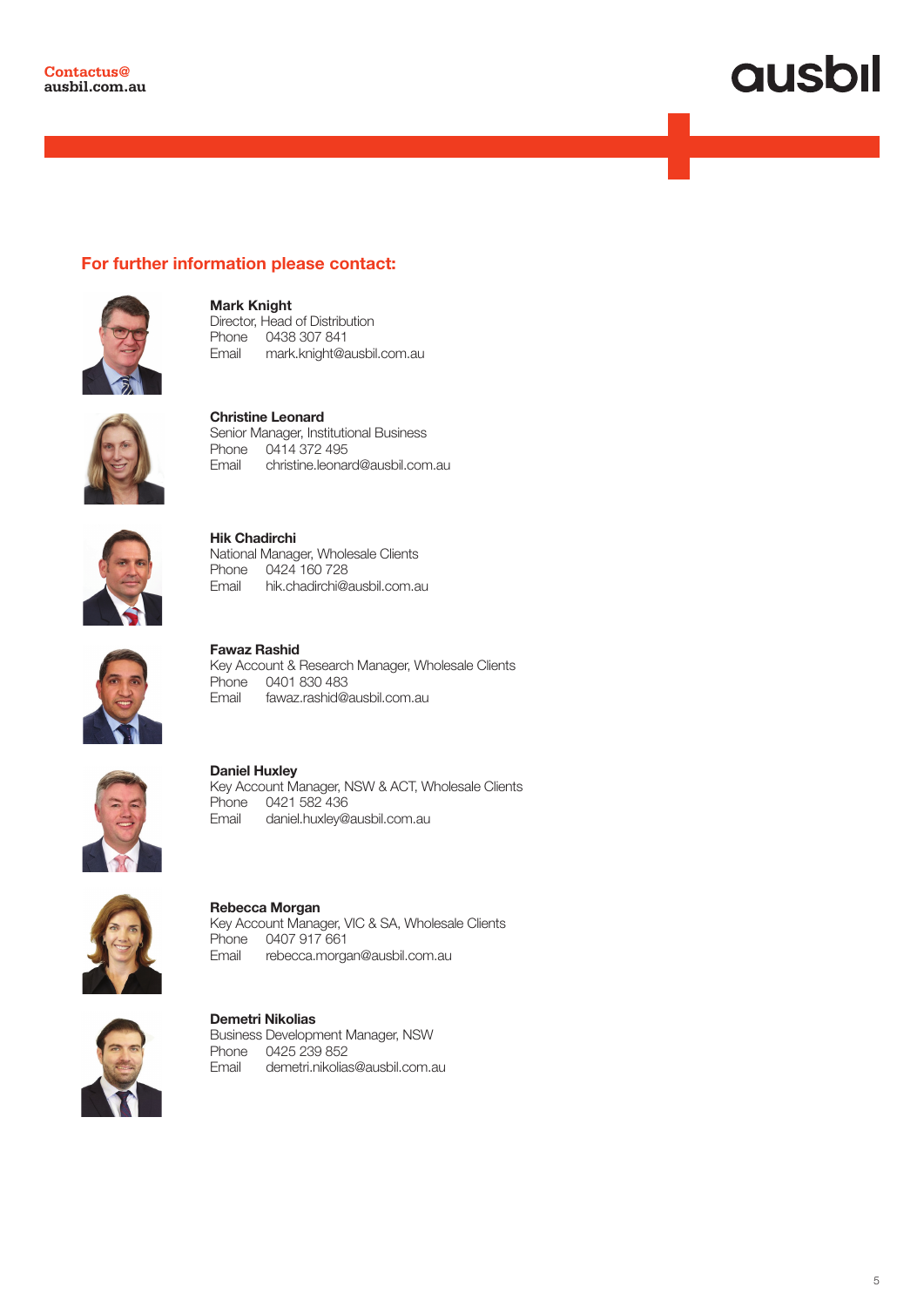#### **DISCLAIMER**

Important Information: Australia, Canada, Denmark, Kuwait, Netherlands, Sweden, United Arab Emirates, USA, United Kingdom.

#### **General**

Research provided to a client may vary depending upon various factors such as a client's individual preferences as to the frequency and manner of receiving communications, a client's risk profile and investment focus and perspective (e.g., market wide, sector specific, long-term, short-term, etc.), the size and legal and regulatory constraints.

This information is for distribution only as may be permitted by law. It is not directed to, or intended for distribution to or use by, any person or entity who is a citizen or resident of, or located, in any locality, state, country or other jurisdiction where such distribution, publication, availability or use would be contrary to law or regulation or would subject Ausbil to any registration or licensing requirement within such jurisdiction.

This information is a general communication and is educational in nature; it is not an advertisement nor is it a solicitation or an offer to buy or sell any financial instruments or to participate in any particular trading strategy. Nothing in this document constitutes a representation that any investment strategy or recommendation is suitable or appropriate to an investor's individual circumstances or otherwise constitutes a personal recommendation. By providing this document, none of Ausbil or its representatives has any responsibility or authority to provide or have provided investment advice in a fiduciary capacity or otherwise. Investments involve risks, and investors should exercise prudence and their own judgment in making their investment decisions. None of Ausbil or its representatives is suggesting that the recipient or any other person take a specific course of action or any action at all. By receiving this document, the recipient acknowledges and agrees with the intended purpose described above and further disclaims any expectation or belief that the information constitutes investment advice to the recipient or otherwise purports to meet the investment objectives of the recipient. The financial instruments described in the document may not be eligible for sale in all jurisdictions or to certain categories of investors.

The value of any investment or income may go down as well as up, and investors may not get back the full (or any) amount invested. Past performance is not necessarily a guide to future performance. Neither Ausbil nor any of its directors, employees or agents accepts any liability for any loss (including investment loss) or damage arising out of the use of all or any of the Information.

Prior to making any investment or financial decisions, any recipient of this document or the information should take steps to understand the risk and return of the investment and seek individualised advice from his or her personal financial, legal, tax and other professional advisors that takes into account all the particular facts and circumstances of his or her investment objectives.

Any prices stated in this document are for information purposes only and do not represent valuations for individual securities or other financial instruments. There is no representation that any transaction can or could have been effected at those prices, and any prices do not necessarily reflect Ausbil's internal books and records or theoretical model-based valuations and may be based on certain assumptions. Different assumptions by Ausbil or any other source may yield substantially different results.

No representation or warranty, either expressed or implied, is provided in relation to the accuracy, completeness or reliability of the information contained in any materials to which this document relates (the "Information"), except with respect to Information concerning Ausbil. The Information is not intended to be a complete statement or summary of the securities, markets or developments referred to in the document. Ausbil does not undertake to update or keep current the Information. Any opinions expressed in this document may change without notice and may differ or be contrary to opinions expressed by other business areas or groups, personnel or other representative of Ausbil. Any statements contained in this Report attributed to a third party represent Ausbil's interpretation of the data,

Information and/or opinions provided by that third party either publicly or through a subscription service, and such use and interpretation have not been reviewed by the third party. In no circumstances may this document or any of the Information (including any forecast, value, index or other calculated amount ("Values")) be used for any of the following purposes:

(i) valuation or accounting purposes;

(ii) to determine the amounts due or payable, the price or the value of any financial instrument or financial contract; or

(iii) to measure the performance of any financial instrument including, without limitation, for the purpose of tracking the return or performance of any Values or of defining the asset allocation of portfolio or of computing performance fees.

By receiving this document and the Information you will be deemed to represent and warrant to Ausbil that you will not use this document or any of the Information for any of the above purposes or otherwise rely upon this document or any of the Information. Except as otherwise specified herein, these materials are distributed by Ausbil, to persons who are eligible counterparties or professional clients and are only available to such persons. The Information does not apply to, and should not be relied upon by, retail clients.

The information contained in this document is given by Ausbil Investment Management Limited (ABN 2676316473) (AFSL 229722) (Ausbil) and has been prepared for informational and discussion purposes only and does not constitute an offer to sell or solicitation of an offer to purchase any security or financial product or service. Any such offer or solicitation shall be made only pursuant to an Australian Product Disclosure Statement or other offer document (collectively Offer Document) relating to an Ausbil financial product or service. A copy of the relevant Offer Document may be obtained by calling Ausbil on +612 9259 0200 or by visiting www.ausbil.com.au and the target market determination which is available at https://www.ausbil.com. au/invest-with-us/design-and-distribution-obligations/fund-tmds before acquiring or investing in the fund. You should consider the Offer Documents in deciding whether to acquire, or continue to hold, any financial product. This document is for general use only and does not take into account your personal investment objectives, financial situation and particular needs. Ausbil strongly recommends that you consider the appropriateness of the information and obtain independent financial, legal and taxation advice before deciding whether to invest in an Ausbil financial product or service. The information provided by Ausbil has been done so in good faith and has been derived from sources believed to be accurate at the time of completion. While every care has been taken in preparing this information. Ausbil make no representation or warranty as to the accuracy or completeness of the information provided in this video, except as required by law, or takes any responsibility for any loss or damage suffered as a result or any omission, inadequacy or inaccuracy. Changes in circumstances after the date of publication may impact on the accuracy of the information. Ausbil accepts no responsibility for investment decisions or any other actions taken by any person on the basis of the information included. Past performance is not a reliable indicator of future performance. Ausbil does not guarantee the performance of any strategy or fund or the securities of any other entity, the repayment of capital or any particular rate of return. The performance of any strategy or fund depends on the performance of its underlying investments which can fall as well as rise and can result in both capital gains and losses.

Canada This document does not pertain to the offering of any securities. This document is not, and under no circumstances is to be construed as, an advertisement or a public offering of the securities described in Canada. No securities commission or similar authority in Canada has reviewed or in any way passed upon this document or the merits of the securities, and any representation to the contrary is an offence.

Sweden The information contained in the document is given by Ausbil and has been prepared for information and discussion purposes only and does not constitute an offer to sell or solicitation of an offer to purchase any security or financial product or service. It is provided to you as an institutional investor as that term is understood under Swedish law. By reading this document, you agree to be bound by these limitations, terms and conditions set out in the paragraphs above.